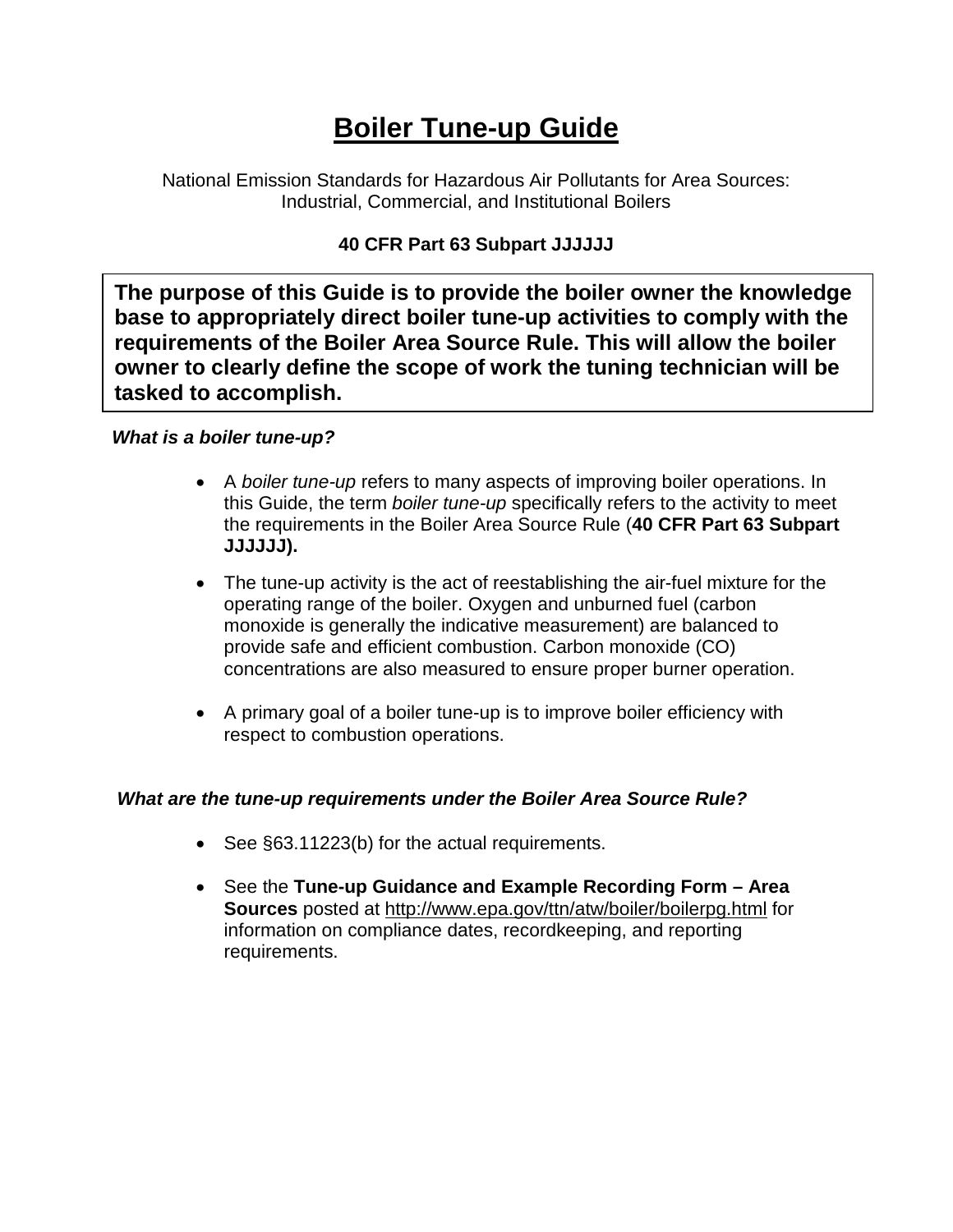#### *Who should perform the actual tune-up?*

- **All boiler adjustments and modifications should be completed by qualified, experienced technicians.**
	- Boiler operations in general and tune-up activities in particular are hazardous and require the skill and knowledge of experienced technicians.
	- The tune-up technician should be skilled in the evaluation and adjustment of the specific boiler and burner equipment in use.

#### *What are the basic activities and minimum requirements associated with a boiler tune-up?*

The following is a simple checklist that highlights the basic activities and requirements associated with a boiler tune-up to comply with the requirements of the Boiler Area Source Rule. The checklist is intended to be a time ordered tool to aid in planning and conducting boiler tune-ups.

#### **1) Preparation**

- a) Clearly identify the target equipment along with the intent and goals of the tuneup.
- b) Assemble boiler drawings and data sheets.
- c) Assemble burner drawings and data sheets.
- d) Assemble combustion control information.
- e) Identify environmental regulations and limitations.
	- i) Typically nitrogen oxides (NOx) and combustible material (often identified as CO) are specifically addressed in the emission limits.
- f) Identify steam production control strategy that will be used during the tune-up.
- g) Identify in-situ instrumentation and verify calibration.
- h) Identify measurement locations and verify access.
	- i) The most common flue gas measurement location is immediately downstream of the steam generation section of a water-tube type boiler. For a fire-tube type boiler the flue gas sample is most commonly taken as the exhaust gases exit the boiler proper.
- i) Establish tune-up timeframe.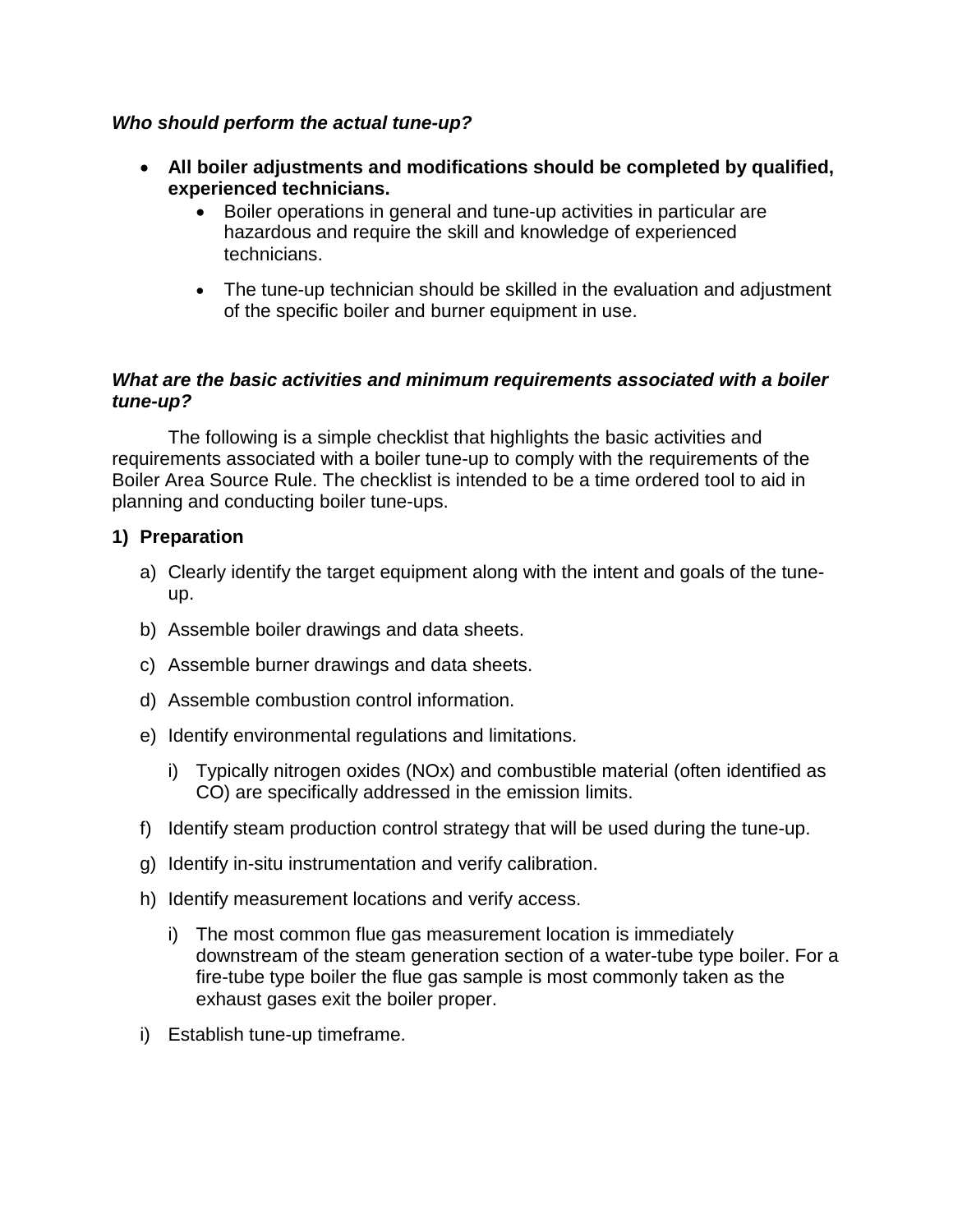# **2) As-found observation**

NOTE: Identification of the as-found conditions centers on measurement of the operating parameters of the combustion process that will be modified during the tune-up process. The primary measurements required under the Boiler Area Source Rule are flue gas oxygen content and flue gas carbon monoxide content at the high-fire or typical operation load.

- a) Examine the combustion control components (i.e., the system controlling the airto-fuel ratio) and ensure it is functioning properly.
- b) Examine the burner internal components and identify any defects, if applicable.
- c) Examine the general boiler conditions and identify any defects.
- d) Measure and record the following for each operating position of the combustion control system.
	- i) Observe flame pattern, flame dimensions, and burner condition.
	- ii) Flue gas oxygen content.
	- iii) Flue gas carbon monoxide (CO) content.
	- iv) Flue gas emissions content (NOx, if appropriate).
		- (1) Additional flue gas component analysis is required when the environmental permit specifies limits on emission components. A common regulated emission component is nitrogen oxides (NOx).
	- v) Emissions control settings.
		- (1) Flue Gas Recirculation flow settings (if applicable).
	- vi) Final flue gas temperature.
- e) Document any modifications completed at this point.

# **3) Tune-up**

The tune-up activity is the act of ensuring the burners are properly mixing the air and fuel and of reestablishing the most appropriate amount of excess air throughout the operating range of the boiler.

a) Tune-up each operating position of the combustion control system (from high-fire through low-fire).

# **NOTE: The rule [63.11223(b)(4)] only requires that the tune-up be conducted at high-fire or the typical operating load.**

i) Establish steady operation for the target operating point.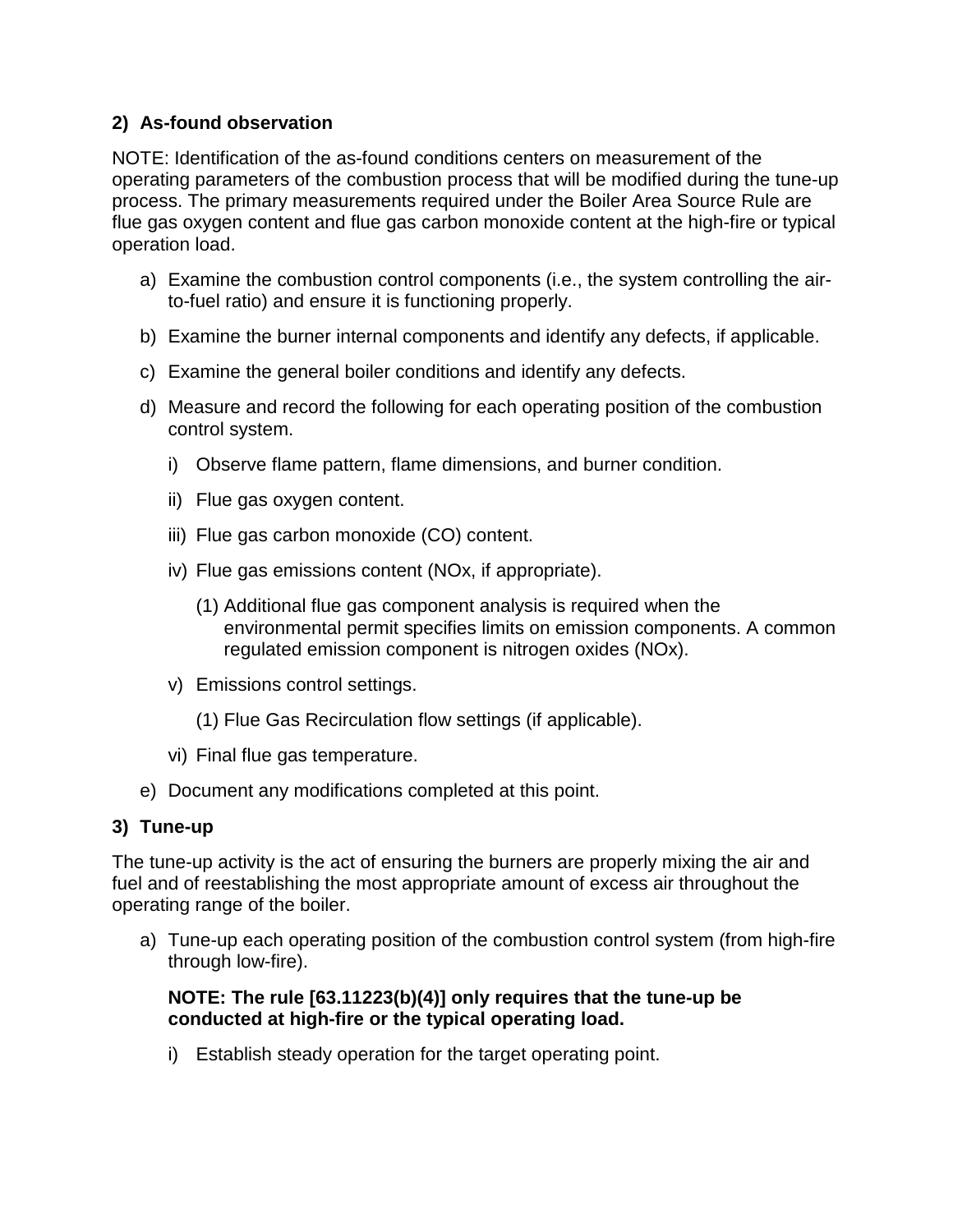- ii) Adjust combustion control position relationship to achieve desired combustion characteristics.
	- (1) Flue gas oxygen content target will generally be the manufacturer's specifications.
	- (2) CO content target will generally be the manufacturer's specifications.
	- (3) NOx content, if applicable target will generally be the limit specified in the environmental permit.
		- (a) Adjustments for emissions control are generally completed after combustion adjustments are established.
- iii) Measure and record the following for each operating position of the combustion control system.

### **NOTE: Only the high-fire or typical operating load need to be recorded to comply with the rule [63.11223(b)(6)].**

- (1) Observe flame pattern, flame dimensions, and burner condition.
- (2) Flue gas oxygen content.
- (3) Flue gas CO content.
- (4) Flue gas emissions content (NOx and others).
- (5) Final flue gas temperature.
- iv) Document any modifications completed at each point.

#### **4) Document tune-up.**

- a) Document the tune-up including the following.
	- i) As-found conditions.
	- ii) Post tune-up conditions.
	- iii) Modifications and repairs completed.
	- iv) Recommended investigations and modifications.
	- v) Identified shortcomings of the equipment.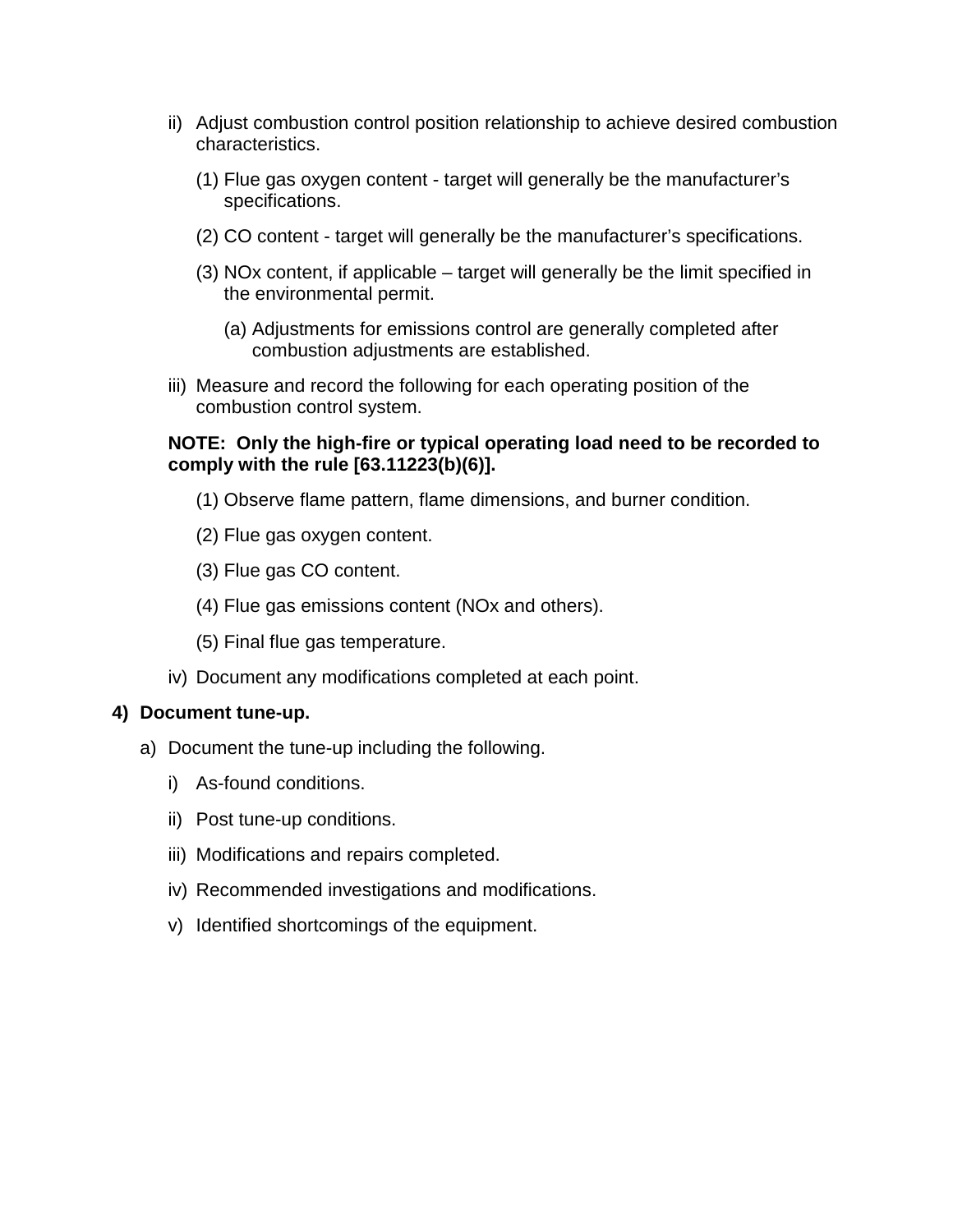## **Additional Guidance**

## **What if manufacturer's specifications are not available?**

The appropriate range within which to manage excess oxygen depends on the fuel type and the method of monitoring and controlling flue gas oxygen content. The following table provides some general information of the typical control limits for steam boilers. The data represented in this table indicates the *expected* operating range for boilers.

The numerical values in the table represent the amount of oxygen  $(O<sub>2</sub>)$  in the flue gas as it exits the combustion zone. This is the actual field measurement for most boilers and it is the common control parameter. The oxygen concentrations noted in the table are "wet basis" measurements and "dry basis" measurement). The rule [§63.11223(b)(5)] ) allows measurements on either a dry or wet basis as long as it is the same before and after the adjustments are made.

The two designations in the table are *automatic control* and *positioning control*. *Positioning control* is generally not equipped with continuous flue gas oxygen measurement. The more efficient control is *automatic control*. *Automatic control* (or *continuous automatic control*) continually monitors oxygen content and combustion air flow is trimmed to maintain required oxygen limits, sometimes referred to as *oxygen trim control*.

| <b>Typical Flue Gas Oxygen Content Control Parameters</b> |                                 |               |                 |               |                                 |               |                |               |
|-----------------------------------------------------------|---------------------------------|---------------|-----------------|---------------|---------------------------------|---------------|----------------|---------------|
| <b>Fuel</b>                                               | <b>Automatic Control</b>        |               |                 |               | <b>Positioning Control</b>      |               |                |               |
|                                                           | Flue Gas O <sub>2</sub> Content |               |                 |               | Flue Gas O <sub>2</sub> Content |               |                |               |
|                                                           | <b>Minimum</b>                  |               | <b>Maximum</b>  |               | <b>Minimum</b>                  |               | <b>Maximum</b> |               |
|                                                           | <b>Wetl Gas</b>                 | Dry Gas       | <b>Wetl Gas</b> | Dry Gas       | <b>Wet Gas</b>                  | Dry Gas       | <b>Wet Gas</b> | Dry Gas       |
|                                                           | <b>Sample</b>                   | <b>Sample</b> | <b>Sample</b>   | <b>Sample</b> | <b>Sample</b>                   | <b>Sample</b> | <b>Sample</b>  | <b>Sample</b> |
|                                                           | [%]                             | [%]           | [%]             | [%]           | $[\%]$                          | [%]           | [%]            | [%]           |
| <b>Natural Gas</b>                                        | 1.5                             | 1.8           | 3.0             | 3.6           | 3.0                             | 3.6           | 7.0            | 8.0           |
| No. 2 Fuel Oil                                            | 2.0                             | 2.2           | 3.0             | 3.3           | 3.0                             | 3.3           | 7.0            | 7.6           |
| No. 6 Fuel Oil                                            | 2.5                             | 2.8           | 3.5             | 3.8           | 3.5                             | 3.8           | 8.0            | 8.5           |
| Pulverized                                                |                                 | 2.7           |                 |               |                                 |               | 7.0            |               |
| Coal                                                      | 2.5                             |               | 4.0             | 4.3           | 4.0                             | 4.3           |                | 7.4           |
| <b>Stoker Coal</b>                                        | 3.5                             | 3.7           | 5.0             | 5.3           | 5.0                             | 5.3           | 8.0            | 8.4           |
| <b>Stoker</b>                                             |                                 |               |                 |               |                                 |               |                |               |
| Biomass-                                                  |                                 |               |                 |               |                                 |               |                |               |
| Wet                                                       | 4.0                             | 5.2           | 8.0             | 9.7           | 5.0                             | 6.4           | 8.0            | 9.7           |
| <b>Stoker</b>                                             |                                 |               |                 |               |                                 |               |                |               |
| Biomass-Dry                                               | 4.0                             | 4.4           | 8.0             | 8.6           | 5.0                             | 5.5           | 8.0            | 8.6           |

Additionally, it should be noted that flue gas oxygen content targets may be influenced by environmental controls; such as, nitrogen oxides  $(NO_x)$  control. When a boiler is equipped with  $NO<sub>x</sub>$  control the minimum oxygen concentrations are sometimes higher than if the boiler was equipped with a standard burner without  $NO<sub>x</sub>$  control.